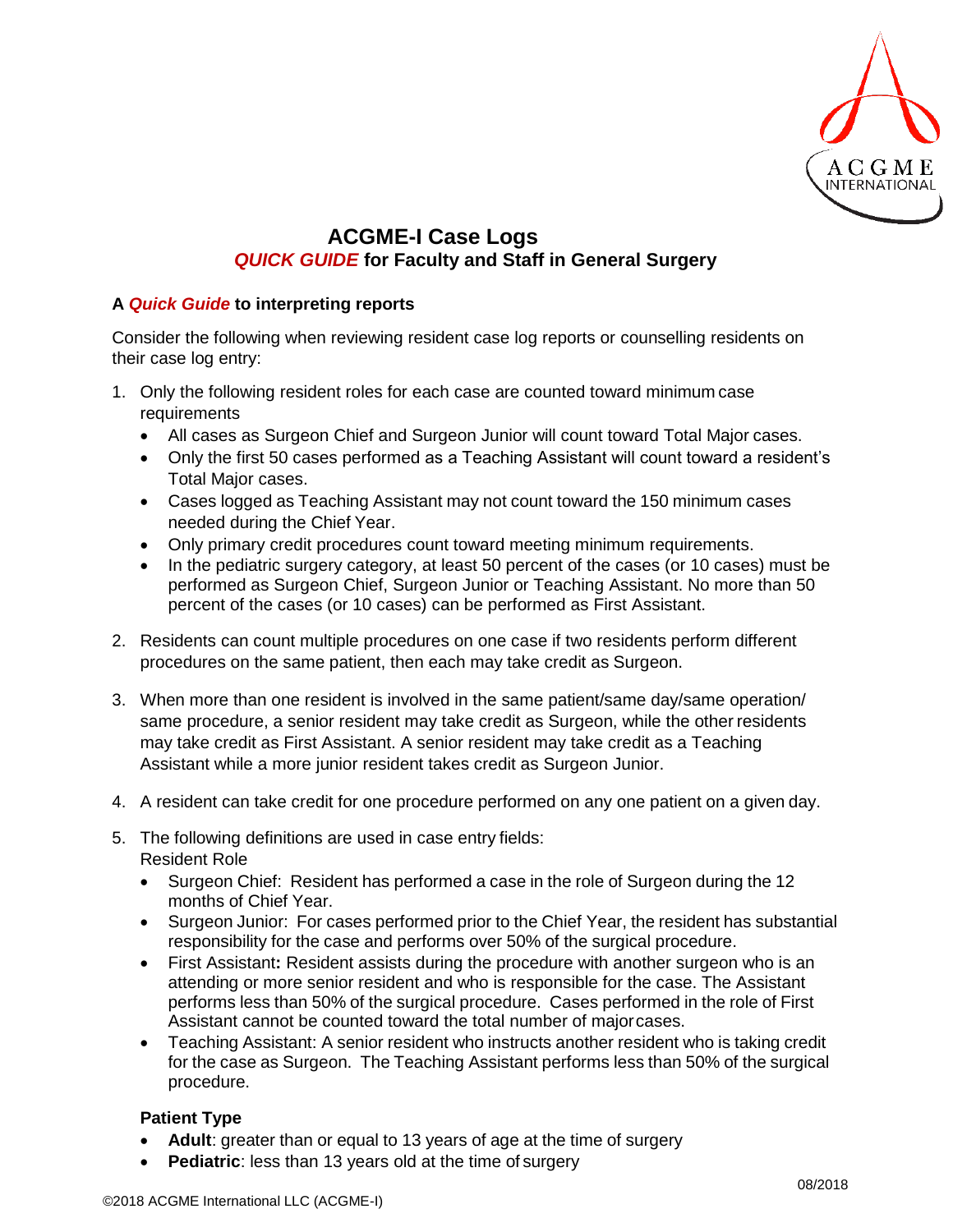## *Available Reports*

| Experience by<br>Role                                               | This report lists all procedures, including those that do not count toward<br>the required minimum numbers, the number of each performed by the<br>selected resident in each of the three roles, as well as the total number<br>for each procedure                                                                                                                                                                                                                                                                                                                                                                                                                                                                           |
|---------------------------------------------------------------------|------------------------------------------------------------------------------------------------------------------------------------------------------------------------------------------------------------------------------------------------------------------------------------------------------------------------------------------------------------------------------------------------------------------------------------------------------------------------------------------------------------------------------------------------------------------------------------------------------------------------------------------------------------------------------------------------------------------------------|
| <b>Activity Report</b>                                              | This report allows program directors to note the number of cases or<br>procedures logged by residents and the date and time that cases or<br>updates were entered. This report is a quick way to keep track of how<br>frequently residents are entering their cases. For example, if the<br>program has a requirement that residents must enter cases weekly,<br>running this report on a weekly basis is an easy way to identified<br>residents who are not meeting the residency's requirements.                                                                                                                                                                                                                           |
| Case Detail<br>Report                                               | All information for each case entered into the case log system is<br>displayed in this report, making it most useful for getting an in-depth<br>view of a resident's experience during a defined period. For example,<br>this report could be generated for each resident for the preceding 3-<br>month period and used as part of the quarterly evaluation meeting with<br>the program director or designated faculty mentor. The use of filters can<br>provide additional insight into the resident's activities.                                                                                                                                                                                                          |
| Code Summary<br>report                                              | This report provides the number of times each procedure or CPT code is<br>entered into the case log system by the program's residents. Filtering by<br>specific CPT code, attending, institution, and/or setting can provide<br>information on clinical activity that is useful to make targeted changes in<br>rotation schedules, curriculum, faculty assignments, etc. This report can<br>also be especially helpful in monitoring the procedures that do not count<br>toward minimums. Choosing non-tracked codes on the area dropdown<br>will show the procedures that have been entered and will not count<br>toward minimum requirements. Review of these codes can determine if<br>cases are being correctly entered. |
| <b>Surgery Defined</b><br>Category and<br><b>Minimums</b><br>Report | This report will track resident progress toward achieving minimum<br>numbers. A separate report should be generated for each resident using<br>the default settings.                                                                                                                                                                                                                                                                                                                                                                                                                                                                                                                                                         |
|                                                                     | The Defined Category portion of the report on the far right of the<br>spreadsheet only reflects procedures completed as Surgeon Chief and<br>Surgeon Junior. All other roles are not reflected in this report. The Total<br>Majors (TTL MAJ) category does not equal all the defined categories<br>added together. The details from this category can be found on the<br>Resident Experience by Role report. TTL MAJ counts all procedures as<br>Surgeon Chief and Surgeon Junior up to and including Operative<br>Trauma.                                                                                                                                                                                                   |